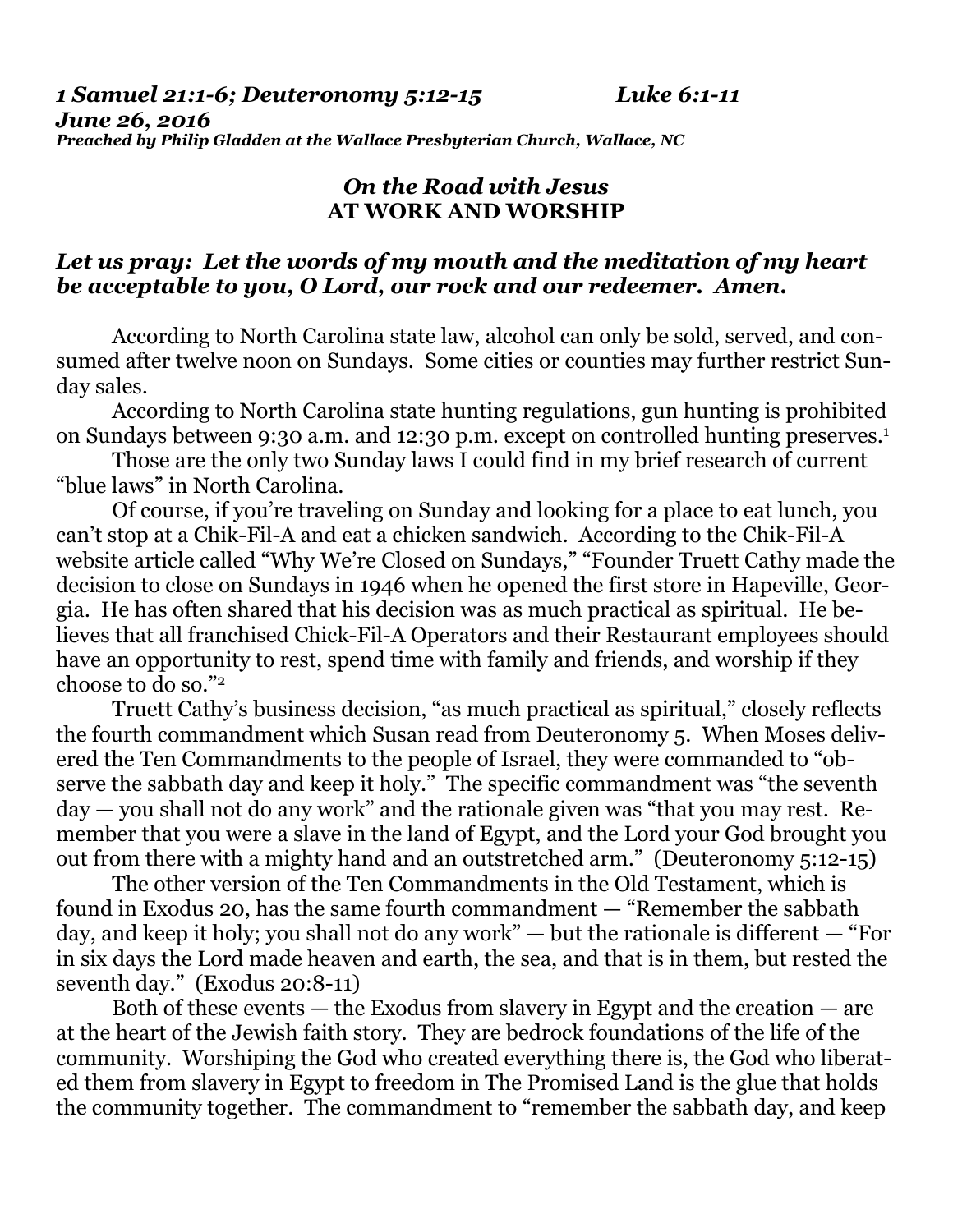it holy" is a gift from God — as much practical as it is spiritual, given for our physical and spiritual benefit.

 In his book, *Making All Things New: An Invitation to the Spiritual Life*, Henri Nouwen writes, "One of the most obvious characteristics of our daily lives is that we are busy. We experience our days as filled with things to do, people to meet, projects to finish, letters to write, calls to make, and appointments to keep. Our lives often seem like overpacked suitcases bursting at the seams. In fact, we are almost always aware of being behind schedule." According to Nouwen, that relentless "busyness" leads to constant worrying that inevitably fragments our lives. He says, "Worrying causes us to be 'all over the place,' but seldom at home. One way to express the spiritual crisis of our time is to say that most of us have an address but cannot be found there. We know where we belong, but we keep being pulled away in many directions, as if we were still homeless. 'All these other things' keep demanding our attention. They lead us so far from home that we eventually forget our true address, that is, the place where we can be addressed."3

 Four hundred sixty-one years ago last Monday, John Calvin preached a sermon on Deuteronomy 5:12-14 called "Sabbath Observance." In his sermon, Calvin said this about the commandment to "keep the day of rest, to hallow it as the Lord thy God hath commanded thee": "Let us acknowledge that this order was not given solely to the Jews in order for them to have a certain day on which they might assemble themselves, but at the same time it applies to us also . . . The majority hardly care about the usage of this day which has been instituted in order that we might withdraw from all earthly anxieties, from all business affairs, to the end that we might surrender to God. . . On other days, seeing that we are so occupied with our affairs, we are not as much open to serve God as on a day which is totally dedicated to this. Thus we ought to observe Sunday . . . in a way in which we are neither impeded by nor occupied with anything else, so that we might be able to extend all our senses to recognize the benefits and favors with which he has enlarged us. . . And when we have spent Sunday in praising and glorifying the name of God and in meditating on his works, then, throughout the rest of the week, we should show that we have benefited from it."4

 How often we hear this fourth commandment about remembering the Sabbath and keeping it holy as a negative — "You can't do this, you can't do that." And yet, as Calvin says in his sermon, the sabbath gives us the chance to "surrender to God" and "to serve God." Isn't it true that we all need that kind of time? Isn't it true that, as Dorothy Bass has said, "We need Sabbath, even though we doubt we have time for it."

 One of the greatest challenges folks from here in North Carolina faced on the many partnership trips to Tabasco, Mexico was adjusting to the different approach to time. We are so clock- and schedule-driven, but as guests of our Mexican hosts, we had to adjust to a different daily rhythm. Over time, I discovered if you could surrender yourself to the new rhythm, there was something delightfully refreshing about the pace, especially when we gathered for worship. Worship seemed to begin more-or-less at the announced time, but it really seemed to begin when the time was right. And worship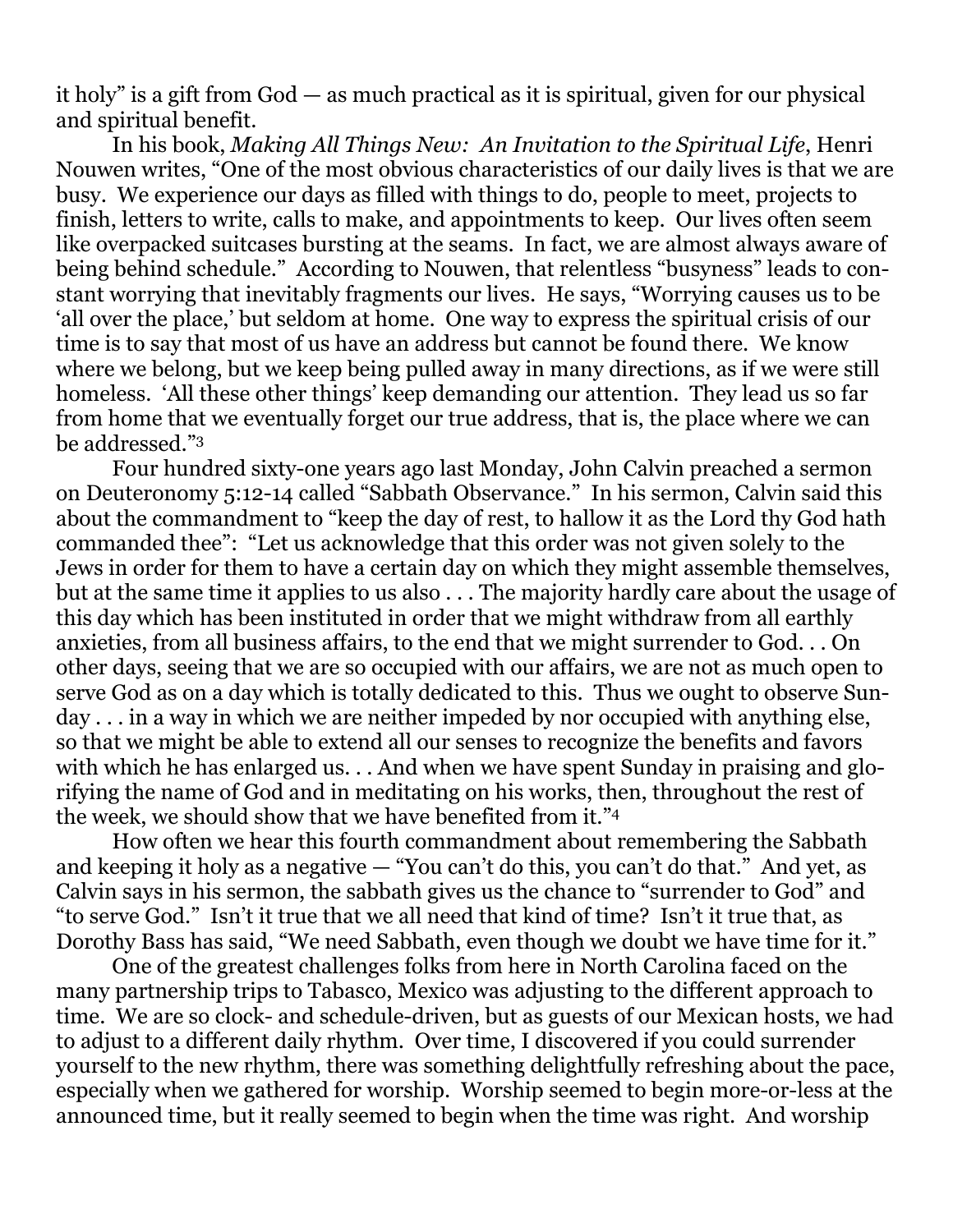didn't end after exactly one hour, but when worship was finished. Some of the worship services in Tabasco went a long longer than one hour, but they were nothing compared to the six-hour worship service I attended in Lusaka, Zambia!

 Perhaps that's why the following story made such an impression on me. Think about what it means to "stop and be with God" as you listen. A group of persons from a United Church of Christ congregation in the U.S. was on a mission trip to South America. Two of the group members were a dentist and a medical doctor. The rest of the group was made up of their staff members. They had gathered some supplies to take to a remote village, to use as they treated people during their visit. They would leave the rest of the supplies for medical students to use in their field education.

 The group had to hire some indigenous people to carry the large load of supplies and to be their guides. They estimated it would take three days to travel from the city to the village. They covered so much ground on the first day, the group members began to think they could make it to the village in two days instead of three. However, on the morning of the second day, the guides didn't seem to be in any hurry to get moving. When it got to be 10:00 a.m., the dentist finally asked, "What's causing the delay in our travel?"

 One of the guides said, "You're right, if we had left early this morning we would be at the village long before we had planned. However, it is only our bodies that have come this far. We must wait for our spirits to catch up!"5

 Our Lord Jesus kept sabbath. In the fourth chapter of Luke's gospel, he tells us, "When he came to Nazareth, where he had been brought up, he went to the synagogue on the sabbath day, as was his custom." (Luke 4:16) Throughout his ministry, Jesus kept sabbath — he stopped to be in the presence of God — either in the synagogue for worship or in deserted places to pray by himself or with his disciples. Our two gospel stories today tell about two different sabbath days and conflicts that arose between Jesus and the religious leaders about what Jesus was doing on the sabbath. In a nutshell, the stories seem to be about two different perspectives on the sabbath: the Pharisees defined the sabbath by citing what *wasn't* allowed; Jesus defined the sabbath by asking what is the right thing to do.

 On one sabbath, the disciples were hungry, but they probably could have survived until they got back to a village and found something to eat that had been prepared before the sabbath. On another sabbath, the man with the withered hand showed up, but he probably wasn't in any danger of dying from his hand problem. Surely Jesus could have waited another twenty-four hours (even twelve hours) to heal the man. Then Jesus could have avoided all of the controversy about the sabbath, about what you *can't*  do on the holy day.

 But Jesus didn't get caught up in the negative definition of keeping sabbath. Instead, he placed human need and doing the right thing above our inevitable tendency to get legalistic. Did Jesus ever tell anyone — his disciples, the crowds, even the religious leaders — that the sabbath no longer mattered? Absolutely not! If anything, Jesus not only taught what was most important about keeping sabbath, but actually did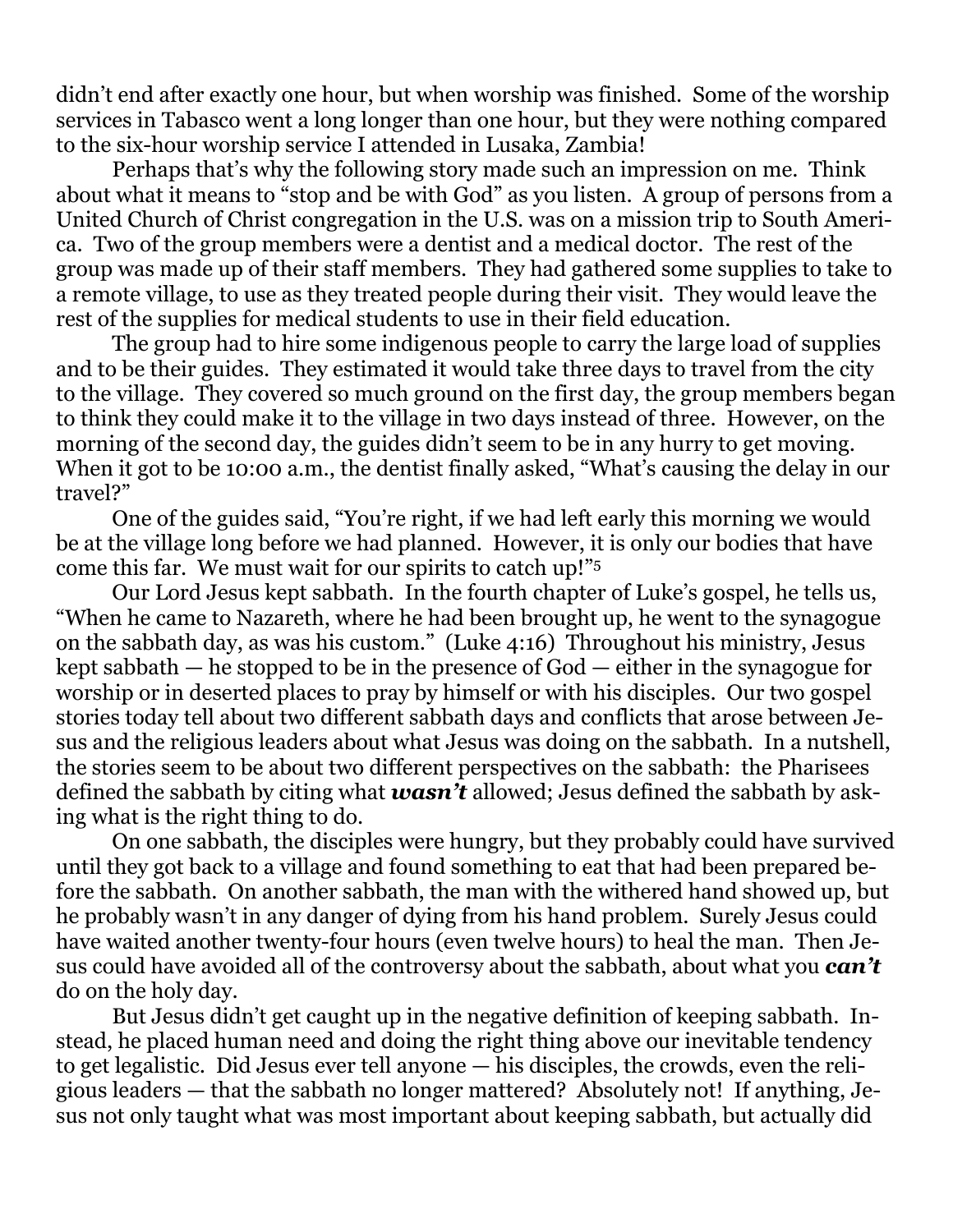what was most important about keeping sabbath. How can we possibly debate what our answer will be when Jesus asks the religious leaders (and us also, as Calvin points out), "I ask you, is it lawful to do good or to do harm on the sabbath, to save life or to destroy it?"

 How ironic it is, and how incredibly sad and horrifying, that the religious leaders' answer to Jesus' question about what is right and allowed to do on the sabbath is found in their reaction and action: "But they were filled with fury and discussed with one another what they might do to Jesus." (Luke 6:11) Even as Jesus is "observing the sabbath day and keeping it holy" by doing good and saving life, the religious leaders are "doing harm on the sabbath, and seeking to destroy life."

 Sabbath time doesn't have to be restricted to Sunday morning, but there's something to be said about gathering with our fellow Christians "to stop and be with God." However, as Calvin said in his sermon on that June 20 so many years ago, "we have to note that there is more and that indeed it would be a meagre thing to have a rest regarding physical activity but not involving anything else."

 As I was planning today's worship, I came across a liturgy that included an affirmation of faith from the Heidelberg Catechism in our *Book of Confessions*. The question for the Lord's Day 38 asks, "What does God require in the fourth commandment?" The answer is certainly in line with what Jesus teaches about and does on the sabbath: "First, that the ministry of the gospel and Christian education be maintained, and that I diligently attend church, especially on the Lord's day, to hear the Word of God, to participate in the holy Sacraments, to call publicly upon the Lord, and to give Christian service to those in need. Second, that I cease from my evil works all the days of my life, allow the Lord to work in me through his Spirit, and thus begin in this life the eternal Sabbath."6

 After an early life of striving to find fulfillment in many different ways, Augustine finally cried out, "How long, O Lord, how long?" After he was baptized, Augustine wrote about God and our need for God's sabbath rest, "You have made us for yourself, and our hearts are restless, until they can find rest in you." God's gift of sabbath isn't just for the hour between 11:00 a.m. and 12 noon on Sunday morning. No, God's gift of sabbath is for our whole life, because God's sabbath commandment helps us fulfill the greatest commandment of all, "You shall love the Lord your God with all your heart, and with all your soul, and with all your mind, and with all your strength. You shall love your neighbor as yourself." (Mark 12:30-31)

*Let us pray: Lord, we are restless and need to find our rest in you. Lord, this day is a gift from you, not a burden. This day is an expression of love, not a demand of the law. We thank you, Lord, for the rhythm of rest in our life of work. Help us to be quiet and still that we might hear you. We pray these things in the name of Jesus, who lives and reigns with you and the Holy Spirit, one God. Amen.*